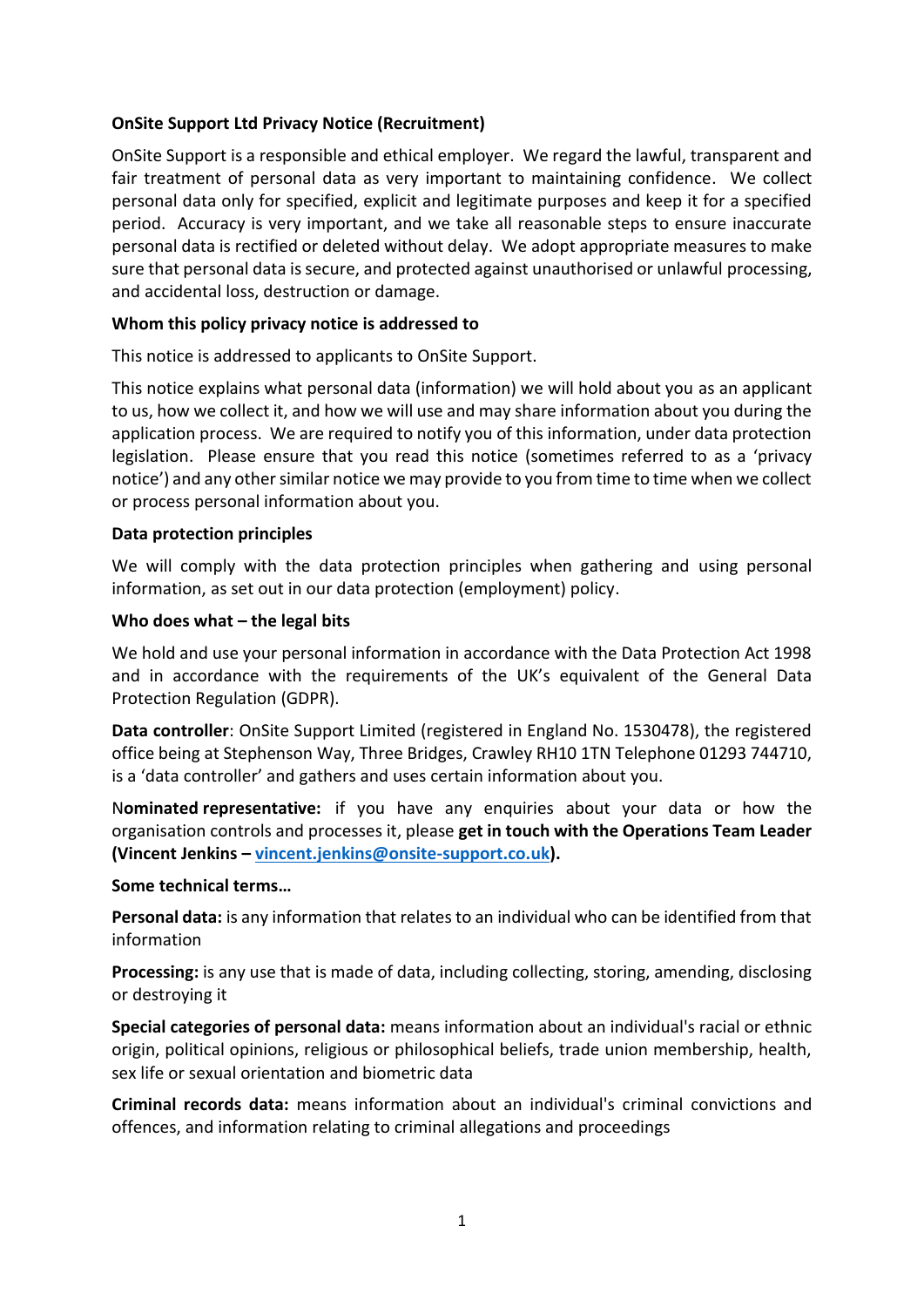## **About the information we collect and hold**

The table set out in the **schedule** summarises the information we collect and hold, how and why we do so, how we use it and with whom it may be shared.

## **About the information we collect and hold**

The table set out in [Part A](#page-4-0) of [0](#page-4-1) below summarises the information we collect and hold up to and including the shortlisting stage of the recruitment process, how and why we do so, how we use it and with whom it may be shared.

The table i[n Part B](#page-5-0) of [0](#page-4-1) below summarises the additional information we collect before making a final decision to recruit, that is: before making an offer of employment unconditional, how and why we do so, how we use it and with whom it may be shared.

We seek to ensure that our information collection and processing is always proportionate. We will notify you of any changes to information we collect or to the purposes for which we collect and process it.

### **Who has access to your data?**

Your data is shared internally, including with members of the HR team, managers in charge of the role you are applying for, and senior managers if their access is necessary in the recruitment process.

We may also share some of the categories of your data with third parties to obtain preemployment references from other employers or referees you supply to us, and obtain employment background checks from third-party providers. We may also share your data with third parties in the context of a sale of some or all the business. In those circumstances, the data will be subject to confidentiality arrangements and will usually be anonymised, but this may not always be possible. We may also share it with our professional advisers if need arises. The recipient of the information will be bound by confidentiality obligations.

We seek to ensure that our information/data collection and processing is always proportionate. We will notify you of any changes to information data we collect or to the purposes for which we collect and process it.

#### **Where we store your data**

Data will be stored in a range of different places including in our offices in your personnel file (in hard copy or electronic format, or both), in our HR management systems and in other IT systems including our email system. All information you provide to us is stored on our secure servers.

The data that we collect from you may be transferred to, and stored at, a destination outside the European Economic Area ("EEA"). It may also be processed by staff operating outside the EEA working for us or for one of our suppliers or a service provider who may store personal information on our behalf. By submitting your personal data, you agree to this transfer, storing and processing. We will take all steps reasonably necessary to ensure that your data is treated securely and in accordance with this Privacy Notice.

Information may be held at third party contractors and professional advisers, representatives and agents as described above.

#### **How long do we keep your data?**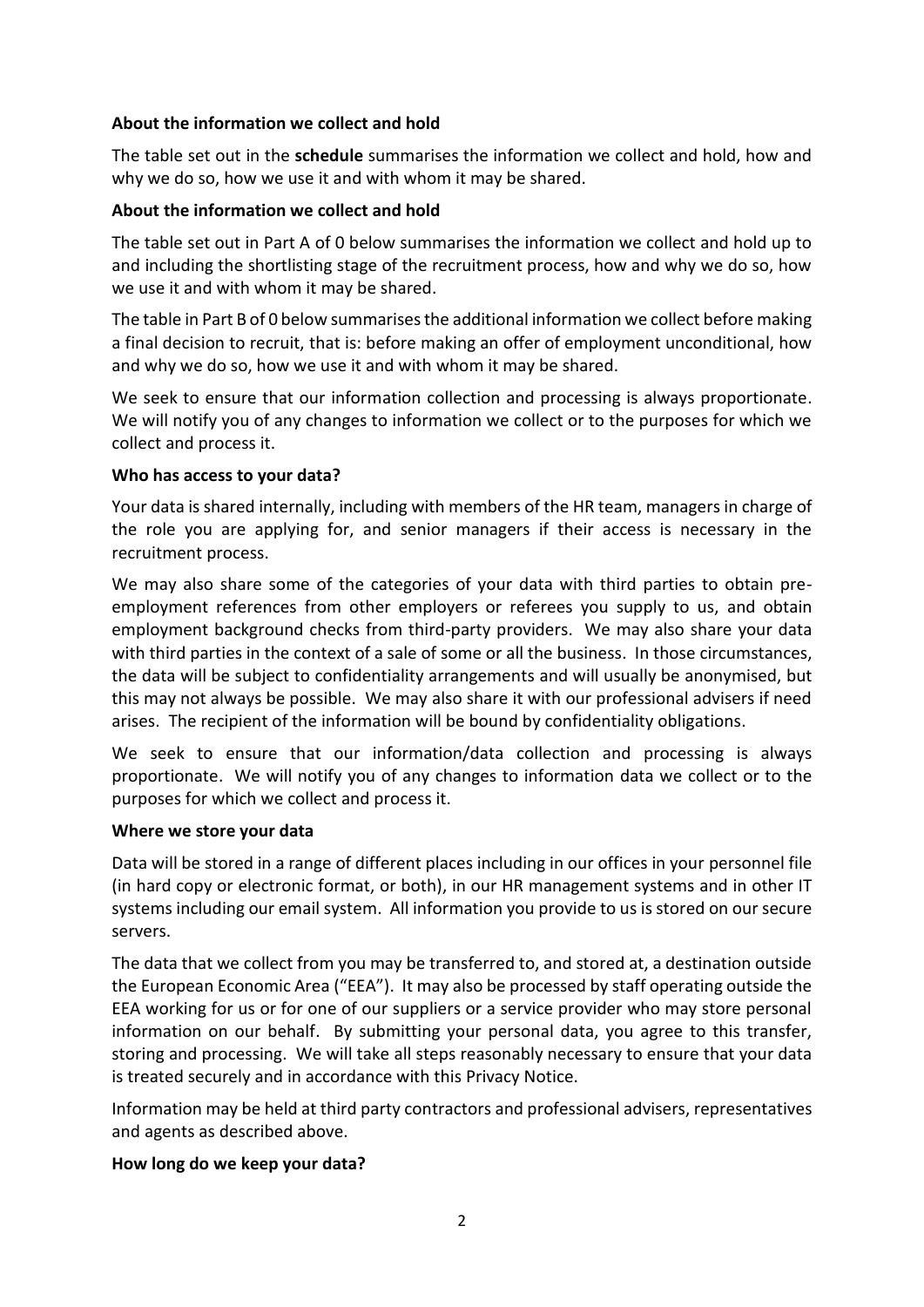We keep the personal information that we obtain about you during the recruitment process for no longer than is necessary for the purposes for which it is processed. How long we keep your information will depend on whether your application is successful and you become employed by us, the nature of the information concerned and the purposes for which it is processed.

We will keep recruitment information (including interview notes) for no longer than is reasonable, taking into account the limitation periods for potential claims such as race or sex discrimination (as extended to take account of early conciliation), after which they will be destroyed. If there is a clear business reason for keeping recruitment records for longer than the recruitment period, we may do so but will first consider whether the records can be pseudonymised, and the longer period for which they will be kept.

If your application is successful, we will keep only the recruitment information that is necessary in relation to your employment.

## **Your right to object to us processing your data**

Where our processing of your information is based solely on our legitimate interests (or those of a third party), you have the right to object to that processing if you give us specific reasons why you are objecting, which are based on your particular situation.

If you object, we can no longer process your information unless we can demonstrate legitimate grounds for the processing, which override your interests, rights and freedoms, or the processing is for the establishment, exercise or defence of legal claims.

These rights include:

## *Subject access requests*

You have the right to make a data subject access request (**DSAR**). If you make a subject access request, we will tell you:

- Whether or not your data is processed and if so why, the categories of personal data concerned and the source of the data if it is not collected from you
- To whom your data is or may be disclosed, including to recipients located inside or outside the European Economic Area (EEA) and the safeguards that apply to such transfers
- How long your personal data will be stored
- Your rights to rectification or erasure of data, or to restrict or object to processing your data
- Your right to complain to the Information Commissioner's Office (**ICO** <https://ico.org.uk/concerns/> or telephone: 0303 123 1113) if you think we have failed to comply with your data protection rights
- Whether or not we carry out automated decision-making and the logic involved in any such decision-making

We will also provide you with a copy of the personal data undergoing processing. This will normally be in electronic form if you have made a request electronically, unless you agree otherwise. If you want additional copies, we will charge a fee based on the administrative cost of providing the additional copies.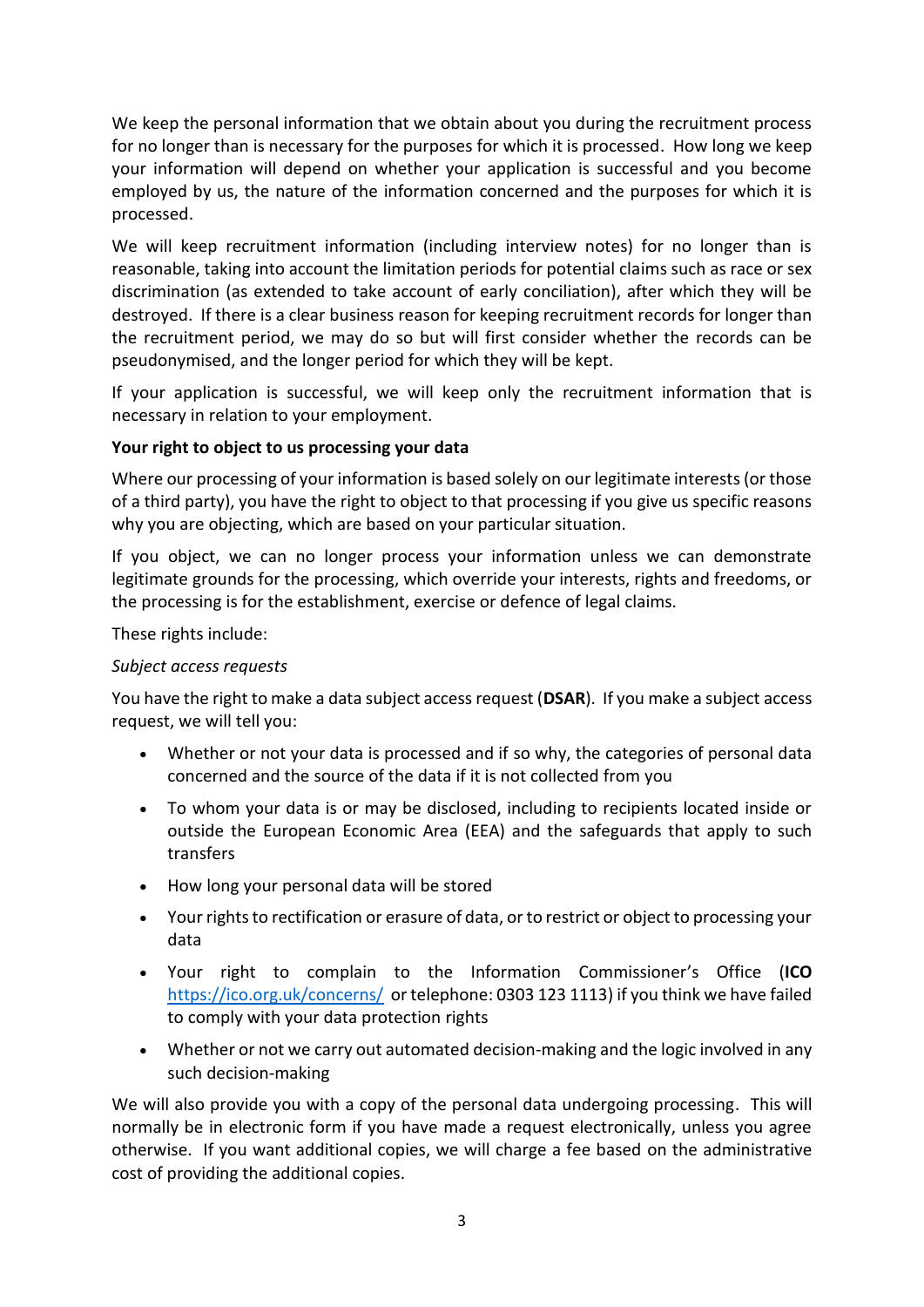To make a subject access request, you must send the request us, ideally addressed to our **Operations Team Leader (Vincent Jenkins – [vincent.jenkins@onsite-support.co.uk](mailto:vincent.jenkins@onsite-support.co.uk)**). In some cases, we may need to ask for proof of identification before the request can be processed. We will inform you if we need to verify your identity and any documentation we require.

We will normally respond to your request within a period of one month from the date it is received. In some cases, such as where the amount of your data is substantial, we may respond within three months of the date the request is received. If so, we will write to you within one month of receiving the original request to tell you if this is the case.

If your DSAR is manifestly unfounded or excessive, we are not obliged to comply with it. Alternatively, we can agree to respond and will charge a fee, which will be based on the administrative cost of responding to the request. A subject access request is likely to be manifestly unfounded or excessive where it repeats a request to which we have already responded. If you submit a request that is unfounded or excessive, we will notify you that this is the case and whether we will respond to it.

### *Other rights*

You have several other rights in relation to your personal data. You can require us to:

- Rectify inaccurate data
- Stop processing or erase data that is no longer necessary for the purposes of processing
- Stop processing or erase data if your interests override our legitimate grounds for processing data (where we rely on our legitimate interests as a reason for processing data)
- Stop processing or erase data if processing is unlawful
- Stop processing data for a period if data is inaccurate or if there is a dispute about whether or not your interests override our legitimate grounds for processing data

To ask us to take any of these steps, you should send the request to our **Operations Team Leader (Vincent Jenkins – [vincent.jenkins@onsite-support.co.uk\)](mailto:vincent.jenkins@onsite-support.co.uk)**.

#### **Security**

We take the security of your data seriously. We have put in place appropriate security procedures and technical and organisational measures to safeguard your personal information against loss, accidental destruction, misuse or disclosure, and to ensure that data is not accessed, except by employees in the proper performance of their duties. Those processing your information will do so only in an authorised manner and are subject to a duty of confidentiality.

Where we engage third parties to process personal data on our behalf, they do so based on written instructions, are under a duty of confidentiality and are obliged to implement appropriate technical and organisational measures to ensure the security of data.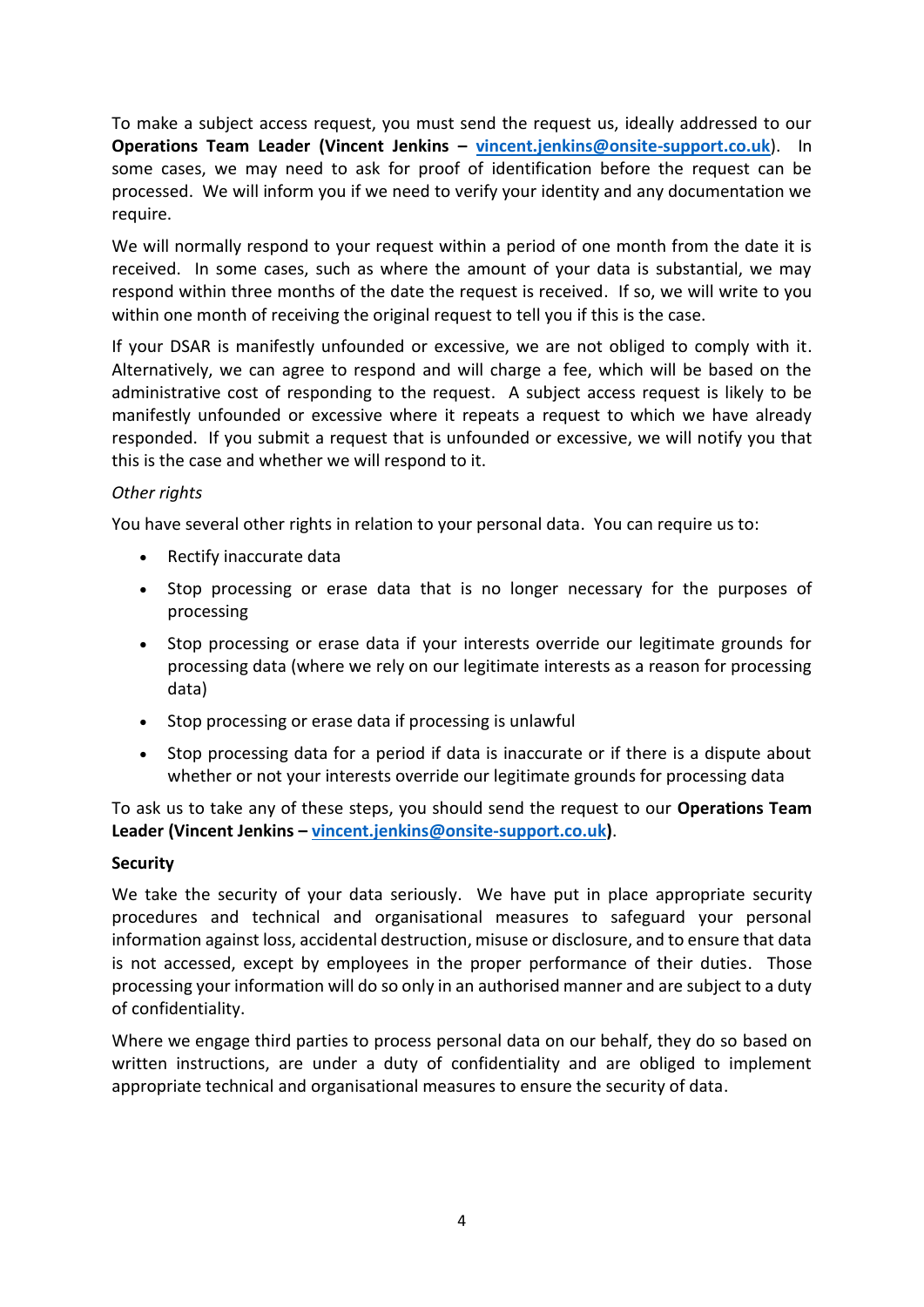## **The Schedule**

## **About the information we collect and hold**

#### **Part A**

# **Up to and including the shortlisting stage**

<span id="page-4-1"></span><span id="page-4-0"></span>

| The information we collect                                                                                                                | How we collect the<br>information                                                      | Why we collect the information                                                                                                                                          | How we use and may share the information                                                                                                                                                                                                            |
|-------------------------------------------------------------------------------------------------------------------------------------------|----------------------------------------------------------------------------------------|-------------------------------------------------------------------------------------------------------------------------------------------------------------------------|-----------------------------------------------------------------------------------------------------------------------------------------------------------------------------------------------------------------------------------------------------|
| Your name and contact<br>details (that is: address, home<br>and mobile phone numbers,<br>email address)                                   | From you                                                                               | Legitimate interests: to carry out<br>a fair recruitment process; to<br>progress your application,<br>arrange interviews and inform<br>you of the outcome at all stages | To enable HR personnel and/or the manager<br>of the relevant department to contact you to<br>progress your application, arrange interviews<br>and inform you of the outcome; to inform the<br>relevant manager or department of your<br>application |
| Details of your qualifications,<br>experience, employment<br>history (including job titles,<br>salary and working hours) and<br>interests | From you, in the<br>completed application<br>form and interview<br>notes (if relevant) | Legitimate interests: to carry out<br>a fair recruitment process; to<br>make an informed decision to<br>shortlist for interview and (if<br>relevant) to recruit         | To make an informed recruitment decision                                                                                                                                                                                                            |
| Your name, contact details<br>and details of your<br>qualifications, experience,<br>employment history and<br>interests                   | From you, in the<br>completed application<br>form and interview<br>notes (if relevant) | Legitimate interest: to carry out<br>a fair recruitment process;                                                                                                        | To make an informed recruitment decision                                                                                                                                                                                                            |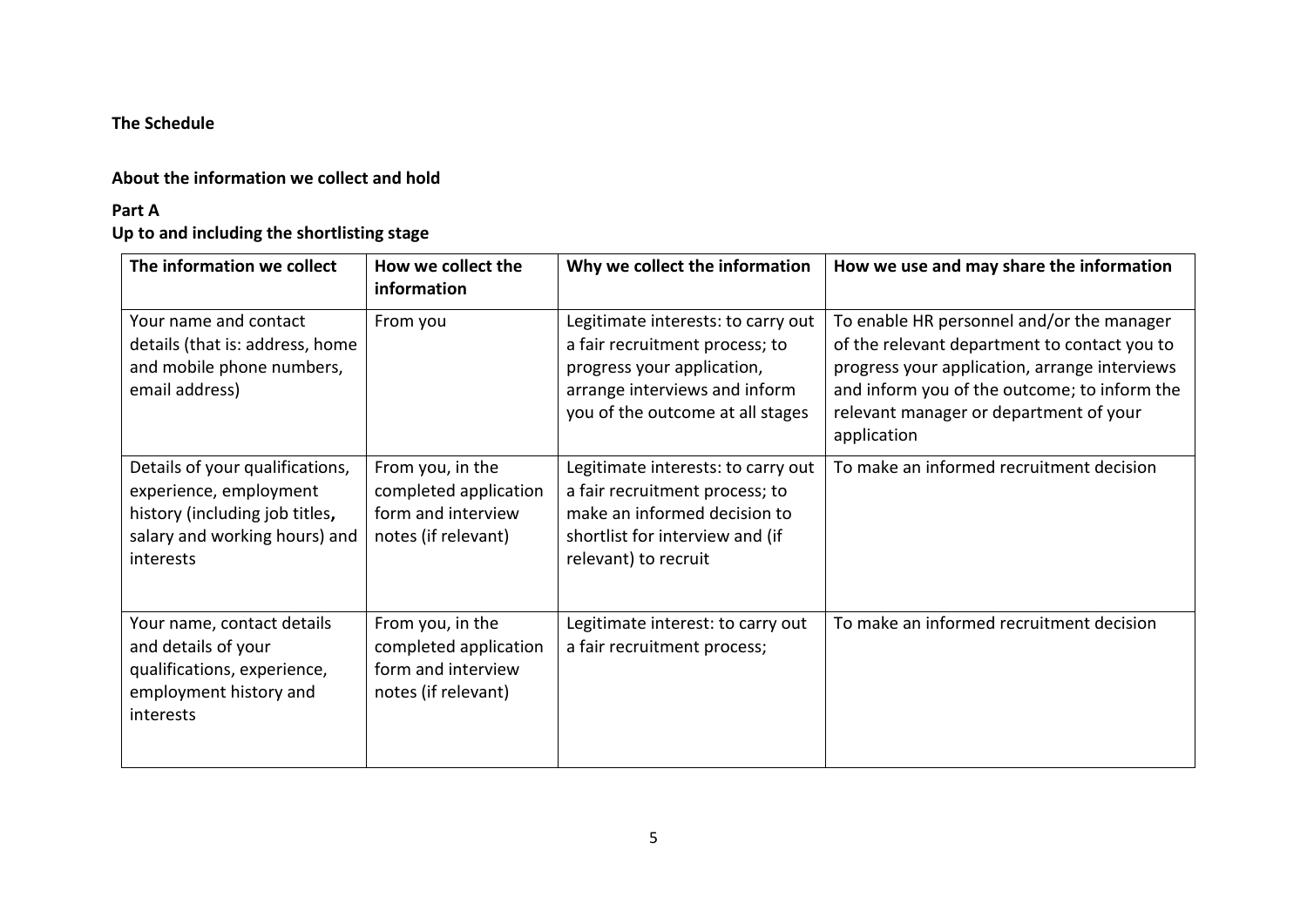| Your racial or ethnic origin,<br>sex and sexual orientation,<br>religious or similar beliefs | From you, in a<br>completed<br>anonymised equal<br>opportunities<br>monitoring form | To comply with our legal<br>obligations                         | To comply with our equal opportunities<br>monitoring obligations and to follow our<br>equality and other policies     |
|----------------------------------------------------------------------------------------------|-------------------------------------------------------------------------------------|-----------------------------------------------------------------|-----------------------------------------------------------------------------------------------------------------------|
| Details of your referees                                                                     | From your completed<br>application form                                             | Legitimate interest: to carry out<br>a fair recruitment process | To carry out a fair recruitment process<br>Information shared with relevant managers,<br>HR personnel and the referee |

If your application is unsuccessful at this stage, we will keep your information, in pseudonymised form, for the purpose of establishing, exercising and/or defending any legal claims, in accordance with our legitimate interests.

## **Part B Before making a final decision to recruit**

<span id="page-5-0"></span>

| The information we                                                                                                                                                                                                             | How we collect the                                                | Why we collect the information                                                                                                                                                                                                                            | How we use and may share the                                                                                                                                   |
|--------------------------------------------------------------------------------------------------------------------------------------------------------------------------------------------------------------------------------|-------------------------------------------------------------------|-----------------------------------------------------------------------------------------------------------------------------------------------------------------------------------------------------------------------------------------------------------|----------------------------------------------------------------------------------------------------------------------------------------------------------------|
| collect                                                                                                                                                                                                                        | information                                                       |                                                                                                                                                                                                                                                           | information                                                                                                                                                    |
| Information about<br>your previous<br>academic and/or<br>employment history,<br>including details of<br>any conduct,<br>grievance or<br>performance issues,<br>appraisals, time and<br>attendance, from<br>references obtained | From your referees<br>(details of whom you will<br>have provided) | Legitimate interests: to make an informed<br>decision to recruit; to comply with our legal<br>obligations; to maintain employment<br>records and to comply with legal, regulatory<br>and corporate governance obligations and<br>good employment practice | To obtain the relevant reference about<br>you; to comply with legal/regulatory<br>obligations<br>Information shared with relevant<br>managers and HR personnel |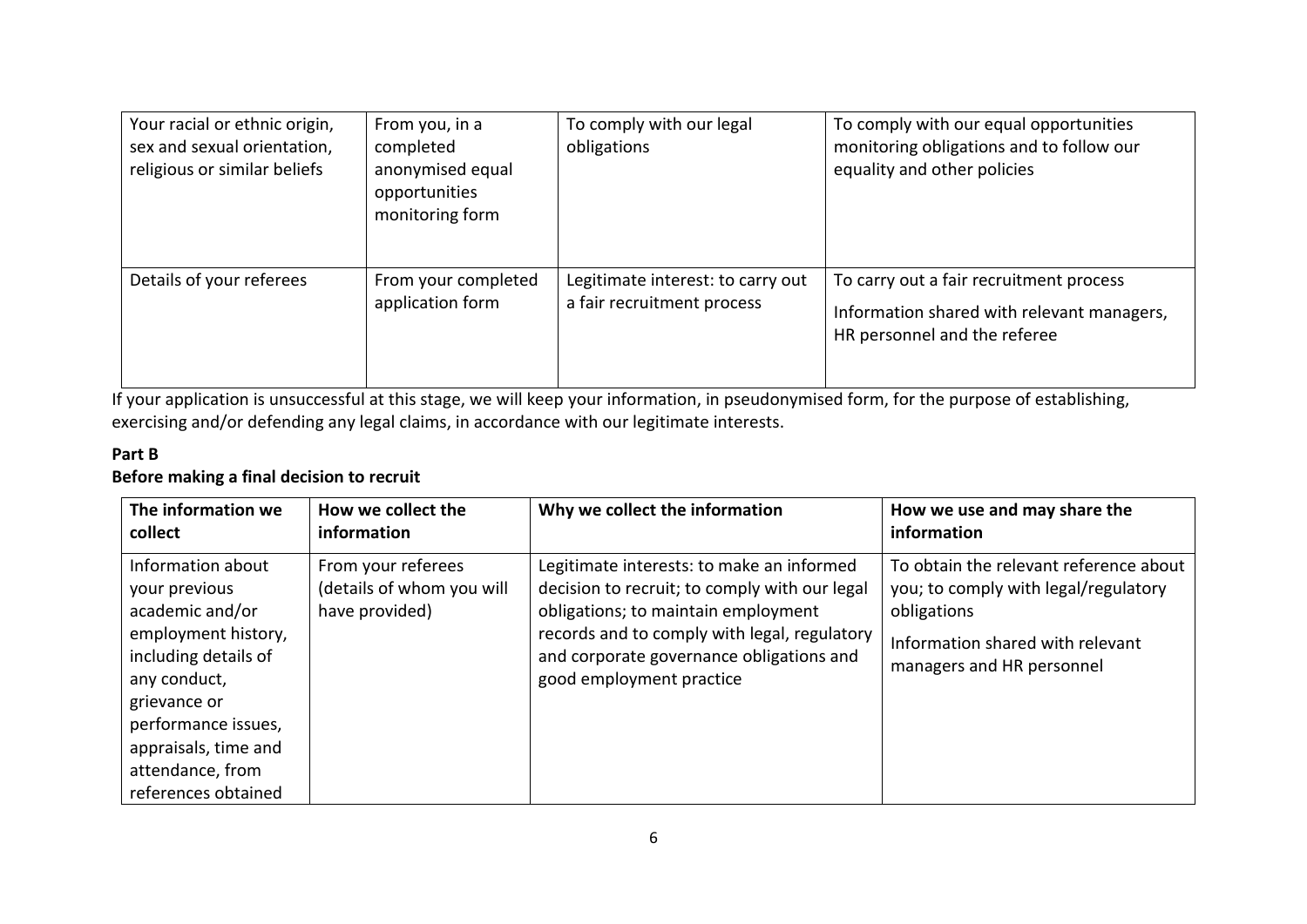| about you from<br>previous employers<br>and/or education<br>providers $\Box$                                                                                                             |                                                      |                                                                                                                                                                                                 |                                                                                                                                                  |
|------------------------------------------------------------------------------------------------------------------------------------------------------------------------------------------|------------------------------------------------------|-------------------------------------------------------------------------------------------------------------------------------------------------------------------------------------------------|--------------------------------------------------------------------------------------------------------------------------------------------------|
| Information regarding<br>your academic and<br>professional<br>qualifications $\Box$                                                                                                      | From you, from your<br>education provider            | Legitimate interest: to verify the<br>qualifications information provided by you                                                                                                                | To make an informed recruitment<br>decision                                                                                                      |
| Your nationality and<br>immigration status<br>and information from<br>related documents,<br>such as your passport<br>or other identification<br>and immigration<br>information $\square$ | From you and, where<br>necessary, the Home<br>Office | To enter into/perform the employment<br>contract; to comply with our legal<br>obligations; to maintain employment<br>records; to carry out obligations and<br>exercise rights in employment law | To carry out right to work checks<br>Information may be shared with the<br>Home Office                                                           |
| A copy of your driving<br>licence if appropriate<br>and necessary for the<br>proposed role $\square$                                                                                     | From you                                             | To enter into/perform the employment<br>contract; to comply with our legal<br>obligations; to comply with the terms of our<br>insurance                                                         | To make an informed recruitment<br>decision; to ensure that you have a<br>clean driving licence<br>Information may be shared with our<br>insurer |